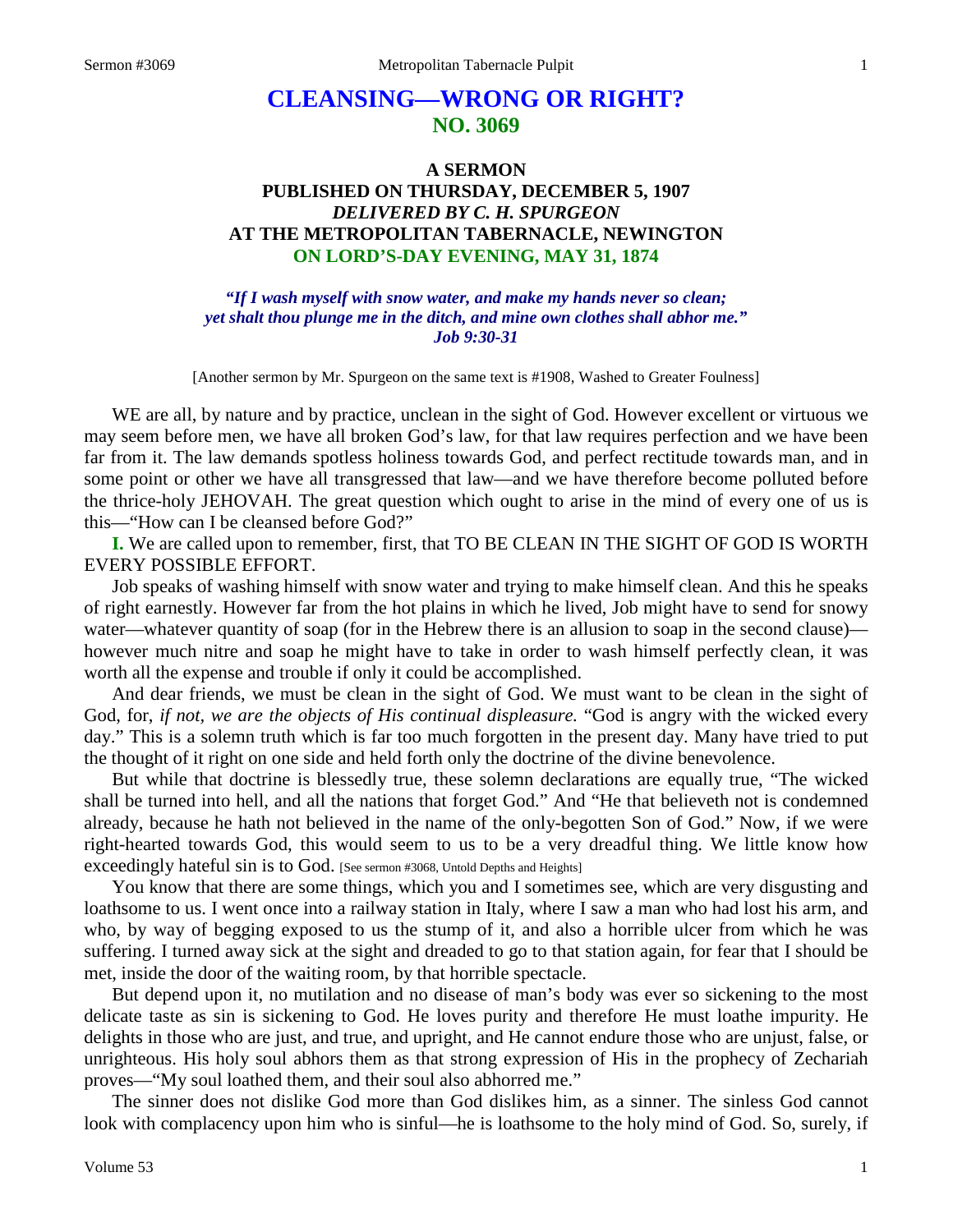we are right-hearted, we shall feel that anything and everything that we can do, in order to get right with God, and to become clean in His sight, we ought to do at once.

Let us also remember that, *as long as we are unclean, we are in daily danger of the fires of hell.* Do any of you know what hell is? It is the leper colony of the universe. Just as, in the olden times, when the "black pest," or some other terrible epidemic ran through a town or village, they would build a house some miles away from the place and call it the pest house, where they would put away all those who had the pest or plague—such is hell, only a million times worse than any earthly pest house ever was.

Hell is the pest house of the moral universe. You know that, in countries where leprosy prevails, they shut up the lepers in a place by themselves, lest the terrible disease should pollute the whole district. And hell is God's leper colony, where sinners must be confined forever when they are incurable and past hope.

And what are the pains of hell? They are the natural result of sin. Sin is the mother of hell. The pains and groans of lost spirits in hell are simply the fully-developed flowers of which their sins were the seed. Bitter is the fruit, sour is the vintage of that vine of Sodom and Gomorrah which some men set themselves so diligently to plant—and so industriously to water.

Sin bears its own sting within itself. The torments that are to come are the stings of conscience, and the inevitable effects of remorse upon the soul and body of the man who will continue to be unclean in the sight of God. Lest, therefore, any of you should ever be shut up in that place of "everlasting destruction from the presence of the LORD and from the glory of his power," I do beseech you to arouse yourselves and diligently seek to find out how you may be made clean in God's sight.

> *"Ye sinners, seek His grace, Whose wrath ye cannot bear; Fly to the shelter of His cross, And find salvation there.*

*So shall that curse remove, By which the Savior bled; And the last awful day shall pour His blessings on your head."*

In addition to the eternal loss which all who are cast into hell must sustain, be it also remembered that *none can enter heaven until they are pure.* Those holy gates are so closely guarded by angelic watchers that no contraband of sin shall ever cross the frontiers of heaven. The angels look up and down and through and through, the man who presents himself there—and if so much as a speck, or spot*,* or wrinkle*,* or any such thing is found upon him, he cannot be allowed to enter.

Just think for a minute how utterly impossible it must be for the impure to enter the courts of the thrice-holy God. You sometimes see, in the streets of London, wretched creatures in whom poverty, and drunkenness, and debauchery have so combined that even in their outward appearance, they present a truly horrible aspect. They are so foul, and filthy, and loathsome that I should not dare to describe them more fully. None of us would like to come near them—our flesh creeps at the very thought of them.

Now, suppose that these shoeless, ragged, filthy, diseased creatures should present themselves at the gates of Buckingham Palace on some great occasion when all the princes of the blood and the peers of the realm were gathered there. Do even the most democratic of you think that the soldiers would be too squeamish if they were to tell them that they were unfit to enter such a place and to mingle with such company? "Why, no," you say, "of course, they must at least be clean, or they can never enter the royal palace."

Well then, it must assuredly be so in a still more emphatic sense, with regard to the palace of the King of kings. Would it be possible for any to enter there defiled with sin, foul with fornications, adulteries, thefts, murders, infidelities, blasphemies, profanities, and rebellions against God? It cannot be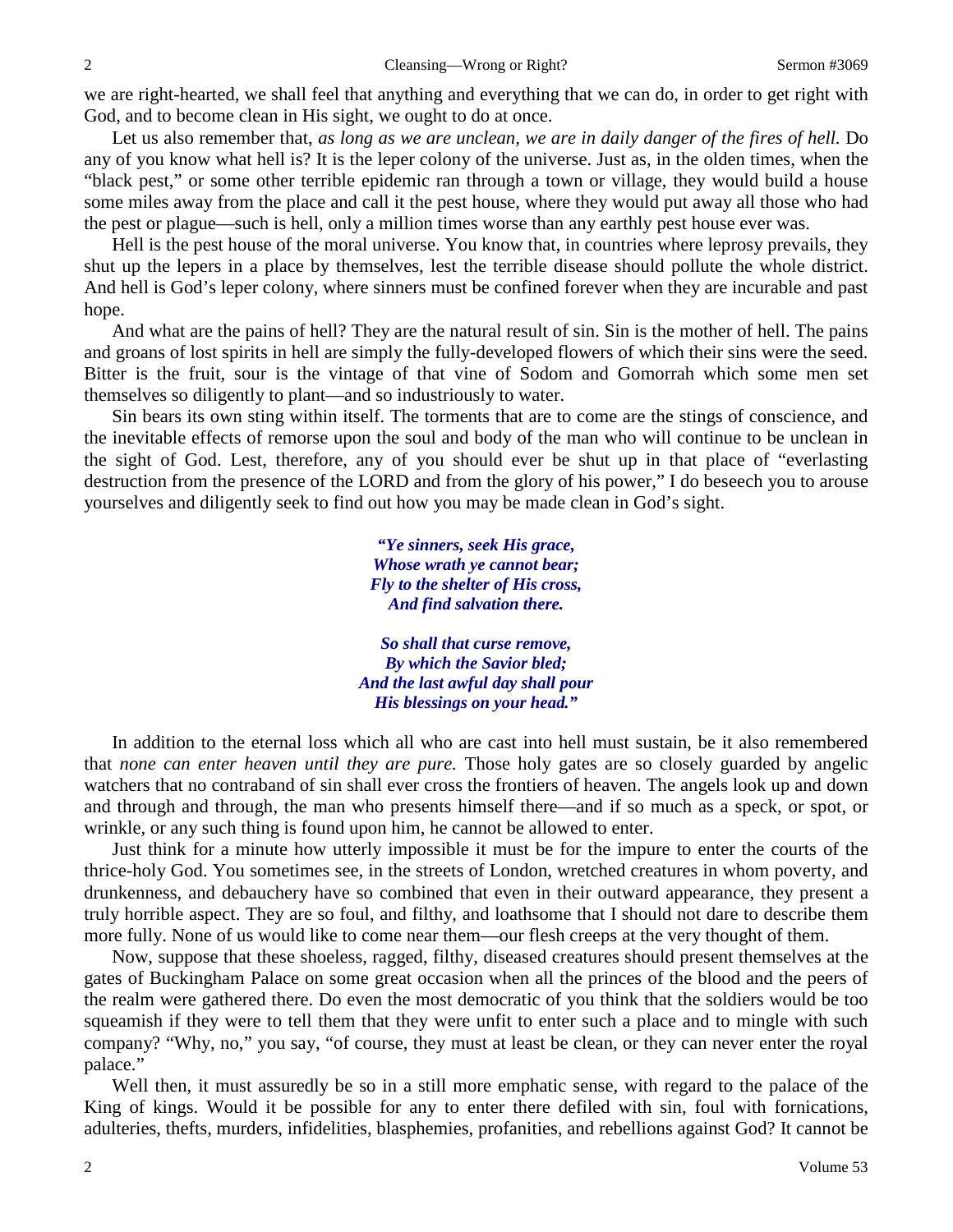that the pure air of heaven should ever be breathed by them, for it is expressly declared that "there shall in no wise enter into it anything that defileth, neither whatsoever worketh abomination, or maketh a lie."

All who are there are absolutely perfect. And you and I, if we would be with them, must be renewed in heart and converted unto God, and washed from every stain, and spot, and speck of sin. It is clearly impossible that the thrice-holy God should have unrenewed, uncleansed sinners immediately under His own eyes, in His own courts. It is bad enough for Him to have them, for a time, in this little planet, floating in the vast sea of space. But He could not endure to have them up there amid the splendors of eternal glory. That cannot, must not, and will not be.

Once more, *every man will feel that it is worth his while to endeavor to be clean before God if he wants a quiet conscience,* for a truly quiet conscience is never possessed by any man until he has been washed in the precious blood of Jesus, and so made "whiter than snow." Does anyone ask, "Can that be done?" I answer in God's own words, "Come now, and let us reason together, saith the LORD: though your sins be as scarlet, they shall be as white as snow; though they be red like crimson, they shall be as wool."

This great miracle of mercy can be wrought and nobody's conscience will ever be perfectly at peace till it is accomplished. There is a way of silencing conscience without that miracle being wrought, but it is like the way in which cruel tyrants sometimes silenced the martyrs. "Hold your tongue," the tyrant has said, "I will not listen to your heresy." But the brave man has still gone on speaking—he would not be silenced. And then the tyrant has cut his tongue out.

I think I have known men cut out the tongue of their conscience, so that it could no longer speak. Perhaps some here have done it—torn it right out by the roots, by going to the drink shop, by frequenting evil company, by taking up infidel ideas, when they knew better. They knew that they could not, with a clear conscience, do what they wanted to do, so they resolved that they would tear out its tongue, so that it could no longer rebuke them.

O foolish man, you could not have done a worse thing for yourself than that, for he who quiets his conscience after that fashion is like one of whom I have heard who, one night, was unable to sleep because a faithful dog kept on howling under his window. He called out to it and bade it lie down, and went back to bed and tried to sleep, but still the howling continued. And at last, when the creature would not be quiet, he took his gun and shot it in his anger.

He ought to have known that the dog wanted to tell him that there were burglars who were trying to enter his house and that the faithful animal was doing its best to preserve its master's life. After the dog was dead, and the man had gone to sleep again, the burglars entered his bedroom, stole everything of value that they could find, and ended by staining their hands with the blood of the foolish man who had killed the poor creature that warned him of his peril.

The devil is trying to destroy your soul, and your conscience, like that faithful dog, gives the alarm, but you cry to it, "Lie down!" It does not lie down, however, and perhaps this very sermon is helping to wake it up, but you are determined that it shall be quiet and you will even kill it if you can. Well, if you do, you will then have sealed your own destiny by that very deed.

The only proper way of quieting conscience is the method that a wise owner would have taken of quieting his dog. Supposing that man had gone downstairs and patted his dog on the head and praised it for being a good dog? Suppose that he had loosed its chain and taken it round the yard with him? Suppose, too, that he had taken that gun, with which he so foolishly killed his dog, and when, at last, he had discovered the villains who had come to rob him, he had set his dog on them, or even leveled his gun at them? That would have been far wiser than killing his dog and losing his own life.

In such a fashion as that, go and lose your conscience, and let your sins be destroyed—otherwise they will assuredly destroy you. The quieting of an awakened conscience can only be rightly done by getting rid of sin—and to get rid of sin there is but one way—of which I will speak before I have finished my discourse.

Thus much on the first point—to be clean in the sight of God is worth any and every effort.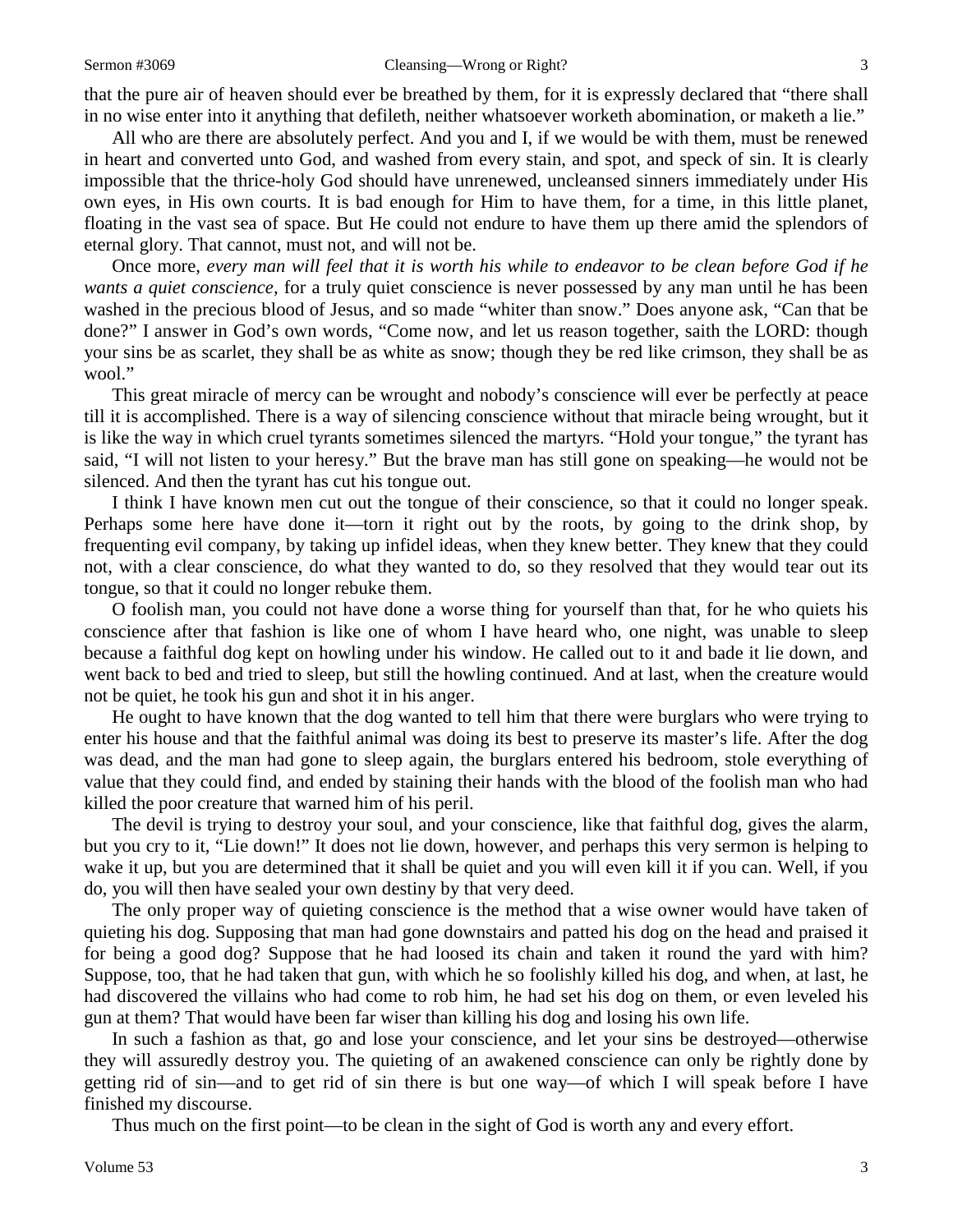**II.** Now secondly, ALL EFFORTS OF OUR OWN, MADE IN OUR OWN WAY, WILL CERTAINLY FAIL.

It is very curious what efforts people will make to get rid of their sins. *Some try to get clean by ceremonies.* Ah, Mr. Priest, is that good soap that you are bringing with your bowl of water? "Yes," he replies, "the best Roman soap, or you can have a cake from Canterbury or Oxford if you would prefer it. How beautifully white your hands will look if you only use enough of this patent soap."

So you say, but if you had your eyes opened, you would see that after all your washing, they are as black as night. The soapsuds get in your eyes, sir, and therefore you do not see the dirt that is still on the sinner's hands. That is all that ever comes of mere ceremonies—they blind, but they do not cleanse.

*Another thinks that he can obtain cleansing by religious observances.* His form of washing with snow water is attendance at his usual place of worship. He goes there regularly, he would never be away if he can help it, when the proper time for service comes. And having done that, he asks, "Will not that take away my sin?" No, sir, not a spot, nor even half a spot.

Some have given away large sums of money with the hope of thereby cleansing themselves from sin. But all the gold in the world can never form a golden ointment with which to cleanse iniquity. There are many who have tried to get cleansing by their moralities and their charities, but their efforts have all been in vain. Mr. Legality and Mr. Civility are said to be great hands at washing blackamoors white, but I have very grave doubts as to whether the blackamoors are not blacker after the washing than they were before.

Men have had the strangest notions as to how they might be cleansed from sin. Read John Bunyan's *Grace Abounding to the Chief of Sinners*—which is, as you know, a record of his own experience—and you will see some very curious ideas of his concerning the way in which he hoped to wash himself from sin. Yet, his ideas are not any more curious than those of people who are now living.

The other day I read a letter from a young farm laborer, describing the way in which, at one time, he hoped to get saved. He said that in the village where he lived, there were some young men who went to the Patagonian Mission, and there got what he called, "massacreated." Of course, he meant to say that they were massacred.

And he further wrote, "I thought that, if the Patagonian Mission would have taken me, and the natives would only have killed me, joyfully and gladly would I have gone, for I heard that they were all saints who died in that way, and I would willingly have gone if I could have got to heaven by that method." Yes, and so would I, and so would most of us when we were under the burden of sin. We would not have minded being killed and eaten if we might, in that way, have entered into eternal life*,* for a man who really feels the burden of sin is willing to try all sorts of extraordinary methods of getting rid of it.

Look at the methods adopted by the heathen in order, as they hope, to get rid of sin. Go to India and look at the great car of Juggernaut, and see by what cruel means the people there hope to get rid of sin. And there are many other equally useless methods which the spiritual quacks are vainly puffing as unfailing ways of getting rid of sin.

But on the authority of the Word of God, we confidently declare that all human methods of seeking the cleansing of sin, which men may practice, must end in failure, even as Job's did when he said, "If I wash myself with snow water, and make my hands never so clean; yet shalt thou plunge me in the ditch, and mine own clothes shall abhor me." Yet, if God really means to save you, He will never let you be satisfied with any human plan of salvation, but He will, to use Job's expression, plunge you in the ditch and make you feel even blacker than you did before. How will He do that?

Sometimes the Lord does this *by bringing to a man's memory his old sins.* "There," says the selfsatisfied man, "I am getting on now—how clean I am after that last wash!" And just then he recollects some sin he committed as a boy, or some foul deed which he can never wipe completely off the tablet of his memory. "Oh." he cries, "that dreadful past sin of mine has not gone, as I vainly hoped that it had it is still there." So he is again plunged in the ditch and all his beautiful washing counts for nothing.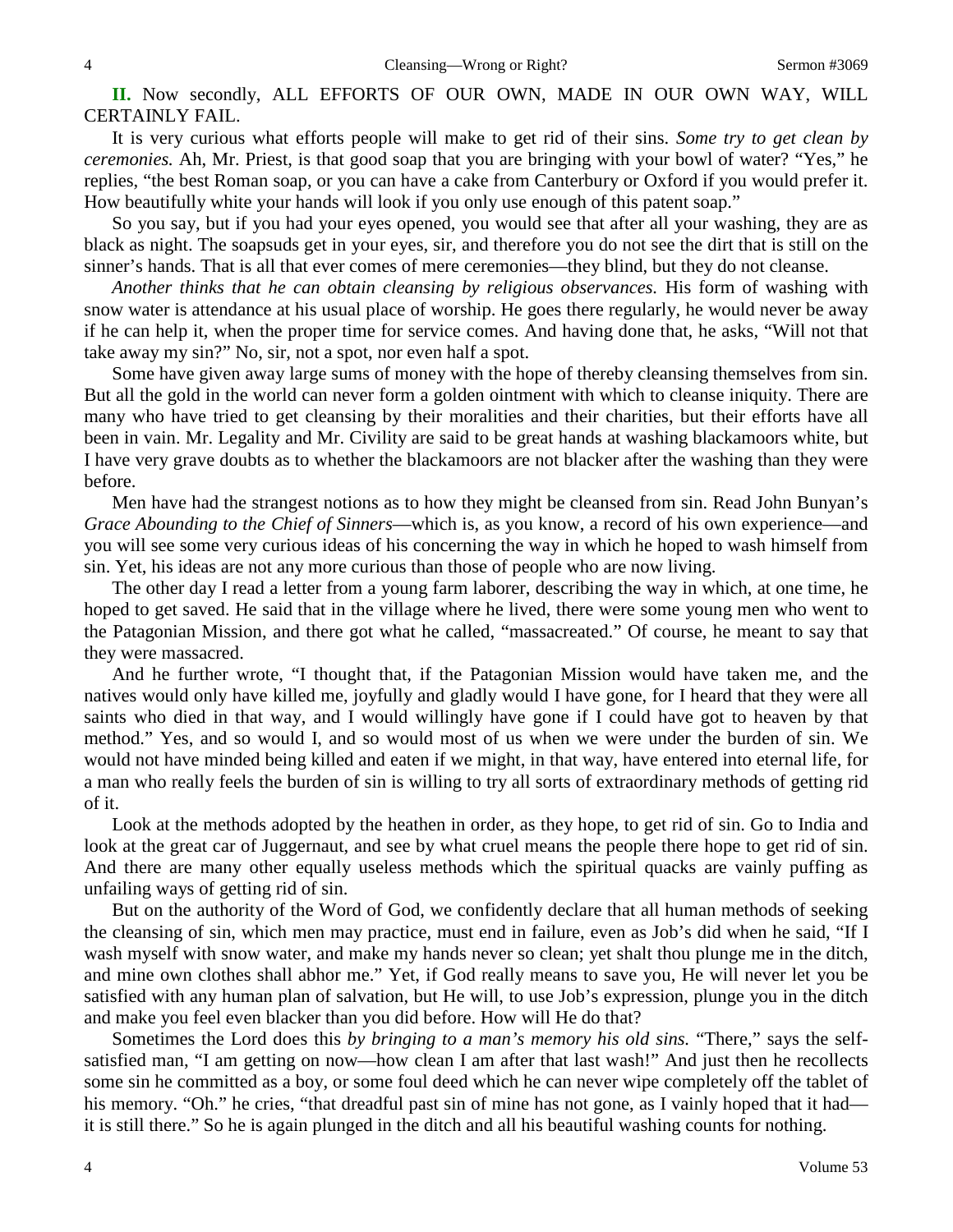At another time, *the Lord permits the man to be greatly tempted.* He gets up in the morning and says to himself, "Now I really feel a great deal better than I have felt for a long time. I have firmly resolved to make a man of myself and I know that my resolutions are much stronger than they used to be." So he starts out very confidently. But presently there comes to him something that is stronger than his resolutions—and over goes the boastful man, generally failing in the very thing in which he fancied himself to be strongest. He soon discovers that he was only powerful as long as he had not a powerful adversary to contend with him. That is the way in which many a man has been plunged by God in the ditch.

Sometimes God will do it in another *way—by opening a boastful man's eyes to see the imperfection of his work.* He thinks, "I did that piece of work well. I am sure I did and I do not see how any Christian could do it better." When any man begins to talk like that, the Lord often makes him sit down and closely examine that work of which he is so proud. And as he looks at it, he sees that it is full of flaws. It is a beautiful vase, but just try to fill it with water. Ah, it leaks! The man looks at it and says, "Well, I never thought it was as faulty as this. It seemed to me to be perfect. Yet this beautiful vase that appeared to be so fair, leaks like a sieve."

The man says to himself, "That good action of mine was done with a bad motive, so it is like a leaky vessel. While I was doing it, I was as proud as Lucifer over it, so it leaks—and after I had done it, I went away and boasted about it, so the vase kept on leaking." In that way the man gets plunged into the ditch again and he sees himself to be blacker than he was before he had thus washed his hands with snow water.

Very frequently, men have been plunged into the ditch *by being made to see the spirituality of the law.* A man says, "I have not broken the law. I have kept all the commandments from my youth up. I never killed anybody. No one can say that I ever did." But where he finds it written, "Whosoever hates his brother is a murderer," he cries, "Ah, then, I have been a murderer!"

A man says very boldly, "I have never committed adultery. Who dares to say that I have?" But when he reads the words of Jesus, "I say unto you, That whosoever looketh on a woman to lust after her hath committed adultery with her already in his heart," then the man says, "I must own that I am guilty, for I see that I have broken these commandments, by my thoughts and looks, although I knew that I had not broken them by my actions. I did not know that the law concerned itself so closely with looks and thoughts as well as with acts and words."

But indeed, that is the very thing with which the law is concerned and for which it condemns men. And when the self-satisfied man learns this solemn truth, he says, "Then I am plunged in the ditch, and my own clothes abhor me, although I had washed myself quite clean."

Others are plunged in the ditch in this way*—they are made to realize the supreme holiness of God.* It had been the habit of a certain man to say, "I am as good as my neighbors, and better than most of them. Don't talk to me about Christian men and women—there's many a professing Christian not half as good as I am. Why, was I not kind to my neighbor when he was in distress? Did I not give a guinea to suchand-such a charity? Am I not ready at all times to stand up for the right?" So he talks.

But when he gets a view of God, then, like Job, he abhors himself, and repents in dust and ashes. And he says, "I thought I could compare myself with man, but I cannot compare myself with God. And as God, and not man, is the standard of holiness, I am indeed plunged in the ditch. Yet I thought I had washed myself perfectly clean—that snow water and patent soap did seem to take the dirt off beautifully—but now I find that, in the sight of God, I am just as filthy as I can be."

And when the Lord, the Holy Spirit, convinces a man of sin, the words of Job are none too strong— "Mine own clothes shall abhor me." You may sometimes have abhorred your clothes because they were so dirty that you were ashamed to be seen in them. But you must be dirty indeed when your very clothes seem ashamed to hang upon you. This is what the convicted sinner feels—that he is so foul that his very clothes seem to be ashamed of him, as if they would rather have been on anybody else's back than on the back of such a filthy sinner as he is.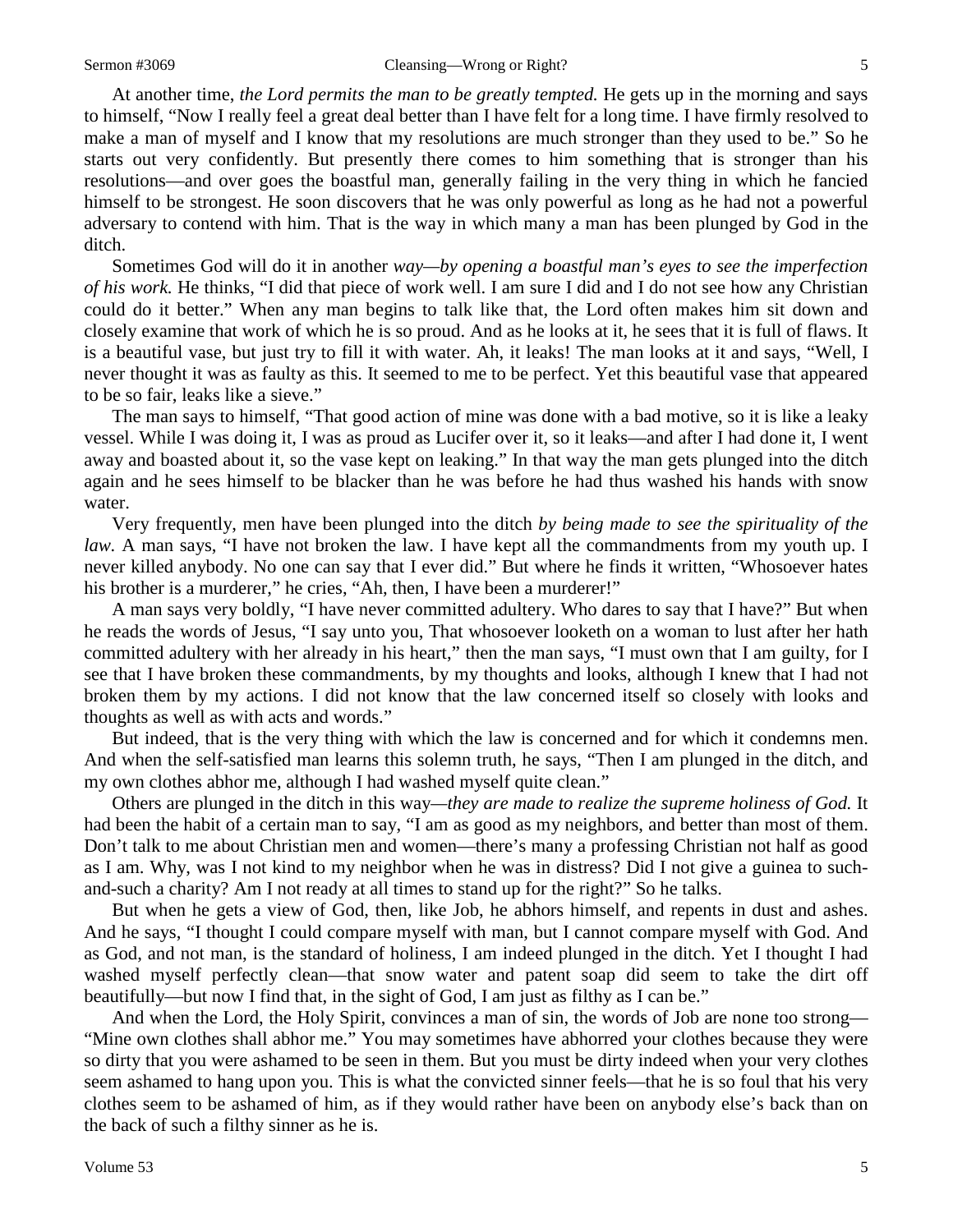"Ah," says someone, "you are exaggerating now." No, I am not exaggerating, at least as far as mine own personal experience is concerned. I can well remember—though I did not then know that John Bunyan had used somewhat similar expressions—I can well remember when I was under deep conviction of sin, wishing that I had been a frog or a toad rather than have been a human being, because I felt myself to be so foul in the sight of God.

I felt that I was such a great sinner that the bread I ate might justly choke me and that the air I breathed might have righteously refused to give life to the lungs of such a sinner as I was. I felt, at that time, that if God spared me, it was only because He was boundless in compassion—and if He cast me into the hottest hell, I could never murmur against the justice of His sentence, for I felt that I deserved any punishment that He might award me.

When the Holy Spirit brings sinners to feel like this, it is a proof that He is leading them on the way by which He brings them to Christ. Oh, that the Lord would make every guilty sinner here long to be clean in His sight, and also make each one feel what is certainly the truth—that all the means, in a man's own power, of making himself clean will turn out to be dead failures—for, though he should take snow water and wash himself never so clean, yet would he again be plunged in the ditch and his own clothes would abhor him.

**III.** The last point on which I have to speak is the best. It is this—THERE IS A RIGHT WAY OF GETTING CLEAN IN GOD'S SIGHT.

First, *it is an effective way*. He that believes on the Lord Jesus Christ shall be made clean. He shall be cleansed from all the foulness of the past—God will wipe it right out. He shall be cleansed as to his heart and his nature. To him God repeats that ancient promise, "A new heart also will I give you, and a new spirit will I put within you." "How is this to be had?" By trusting to the divine method of cleansing the filthy, for the blood of Jesus Christ, God's Son, cleanses from all sin everyone who believes in Him.

There are millions upon the earth now whom the blood of Jesus Christ has completely cleansed and there are millions more, now hymning His praises in glory, who have had every spot of sin taken out of them by the application of His precious blood.

O sinful souls, if you could ever have made yourselves clean, Christ would not have needed to pour out His life's blood that you might be washed in it! If the cleansing bath could have been filled with human tears, or could have been filled by means of the incantations of a so-called priest, there would have been no need for Your wounds, O Emmanuel, and no need of Your indwelling, O regenerating and sanctifying Spirit! But because we could not be cleansed by any other means, the water and the blood flowed freely from the pierced heart of Jesus, the Divine Son of God. And now the ever-blessed Spirit waits to be gracious, and to change the heart, and renew the nature, and make us fit to be partakers of the inheritance of the saints in light.

This effective way of getting cleansed is also *an immediate way.* We have often sung,—

### *"There is life for a look at the Crucified One, There is life at this moment for thee;"—*

and it is true, for there is instant cleansing for anyone who looks to Jesus Christ. A sinner may have committed more sins than he could count in a million years, and yet, as soon as he gives one believing look at Jesus Christ, all those sins are gone forever.

You know that when a bill is paid, the receipt is written at the bottom and that puts an end to the whole debt. So, Sinner, the name of Jesus at the bottom of the whole roll of your indebtedness to God puts an end to it all. The man who thinks he has only a few sins may bring his little bill—and you who know that you have many sins may bring your big bill—but Christ's receipt avails for one as much as the other. Even if the roll of your guilt should be many miles long, it makes no difference to the efficacy of the blood of Jesus. If the list of your sins should be long enough to go right around the world—and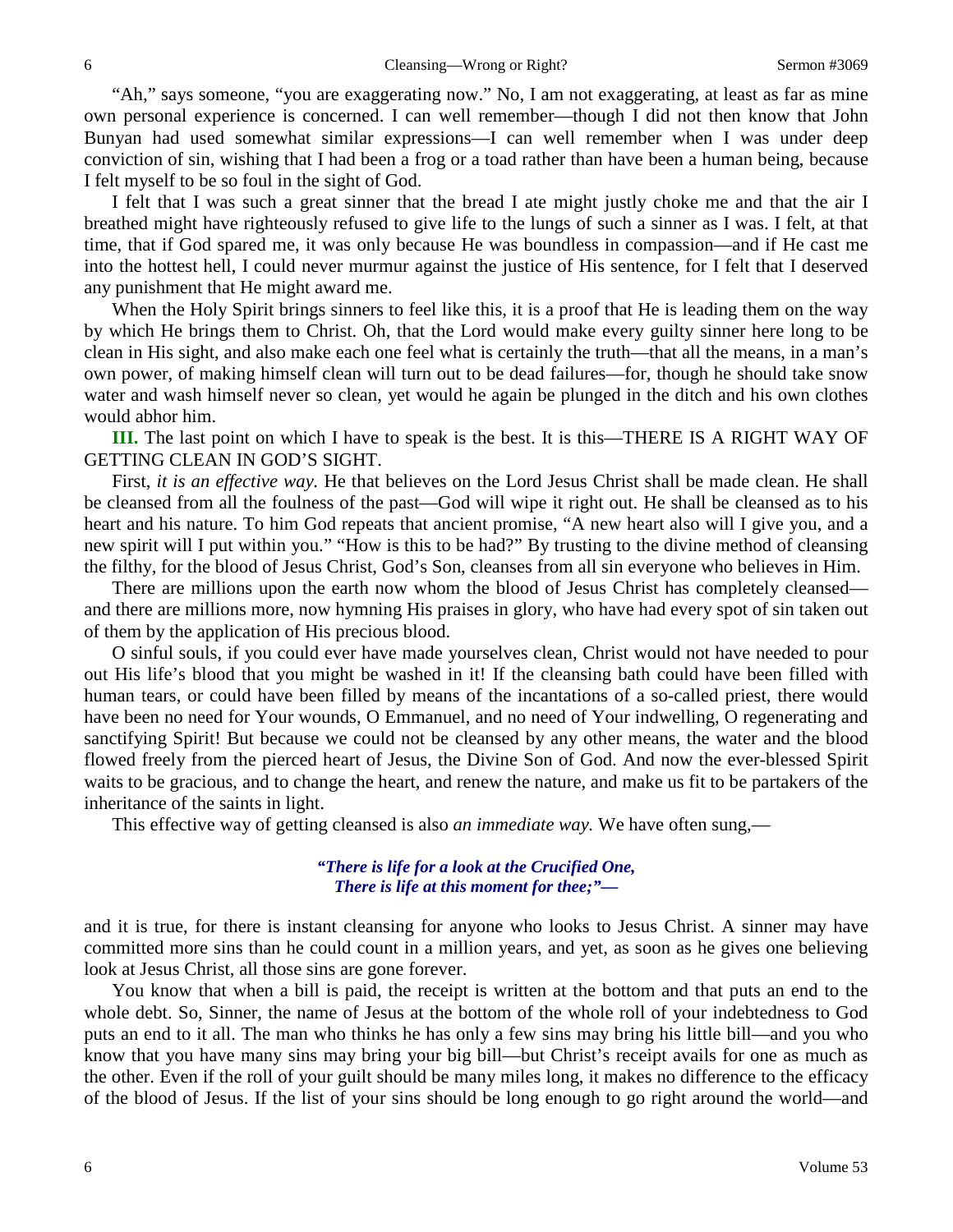just one drop of the blood of Jesus should be put upon it—all that is written there would at once disappear and be gone forever, and the sinner would be saved in the Lord with an everlasting salvation.

Further, this effective and immediate way of cleansing is also an *attainable way of cleansing.* To preach to sinners a salvation which they cannot obtain would be to tantalize them. We do not so, but to every person in this Tabernacle tonight and to everyone anywhere else whom this message may reach, we have to say this, "If you will confess your sin to God and then put your trust in Jesus Christ, His Son, you shall be saved—even you, whosoever you are, and whatever sin you may have committed."

Your confession is to be made, not to your fellow creature, but to Him against whom your sin was committed. Go to your home or seek some quiet spot where you can commune with your God. Tell Him that you have sinned and ask Him to have mercy upon you. Tell Him that Jesus died in the place of sinners—plead the merit of His precious blood and say, "Lord, I believe that You can save me and I trust in You to save me, for Jesus' sake." If you will do this, you shall be forgiven. You shall be renewed in heart, you shall be made clean.

In closing my discourse, I remind you, as I have often done before, that *this cleansing is available now*, at this very moment. I recollect hearing of a somewhat stingy man who once wanted to hire a horse and chaise to go out for a drive, so he went to the man who let such things and asked the price. He said that the sum asked was too high—and went round to every other person in the little town, who had such things to let, but found that their prices were higher still.

So, at last, he went back to the first man and said to him, "I will take your horse and chaise at the price you mentioned." "No," said he, "you won't, for you have been around to everybody else to try to get them at a lower price, and I shall not let you have mine now." I was not very much surprised to hear that he was told that.

Now, some of you have been to everybody else for salvation except to the Lord Jesus Christ. You have been to Rome, and you have been to Oxford, and you have been to self, and I hardly know where you have not been. Yet, notwithstanding that, you may come to Christ even now. He will not refuse you even now. Going to Canterbury has not saved you, but going to Calvary can. You have found no help in the city on the seven hills, but you may find immediate help on the little hill outside Jerusalem's gate the little mound called Calvary, whereon the Savior shed His precious blood for all who will put their trust in Him.

I have been talking to you in a very simple, homely way, for I have been afraid lest anybody should by any possibility not know what the Gospel really is. I always think that, if my net has small meshes, the big fish can get in and the little fish cannot get out, So I have put small meshes to my net and talked in a homely style with simple illustrations which all can understand. The Lord knows that I have done this out of love to your souls.

I would bring you all to Jesus if I could—but I cannot do that. Oh, that the Spirit of God would do it now! Why do you need so much urging to come to Christ? You are filthy with sin and here is a free bath in which you may be washed spotlessly white. Come and bathe in Jesu's blood and that will make you fairer than the lilies, and lovelier than all the glories of Solomon.

If you do but wash in this fountain, you will scarcely know yourself when you come up out of it. And if you happen to meet your old self, the next day, you will say, "Ah, self! I don't want to be on speaking terms with you now. I never knew that you were so ugly, I never knew that you were so filthy, I never knew that you were so abominable, till I had gotten rid of you by being made a new creature in Christ Jesus."

The Lord bless you and bring you to trust in Jesus Christ, His Son, and He shall have all the praise and glory forever and forever. Amen.

## **EXPOSITION BY C. H. SPURGEON**

#### *MATTHEW 5:13-26*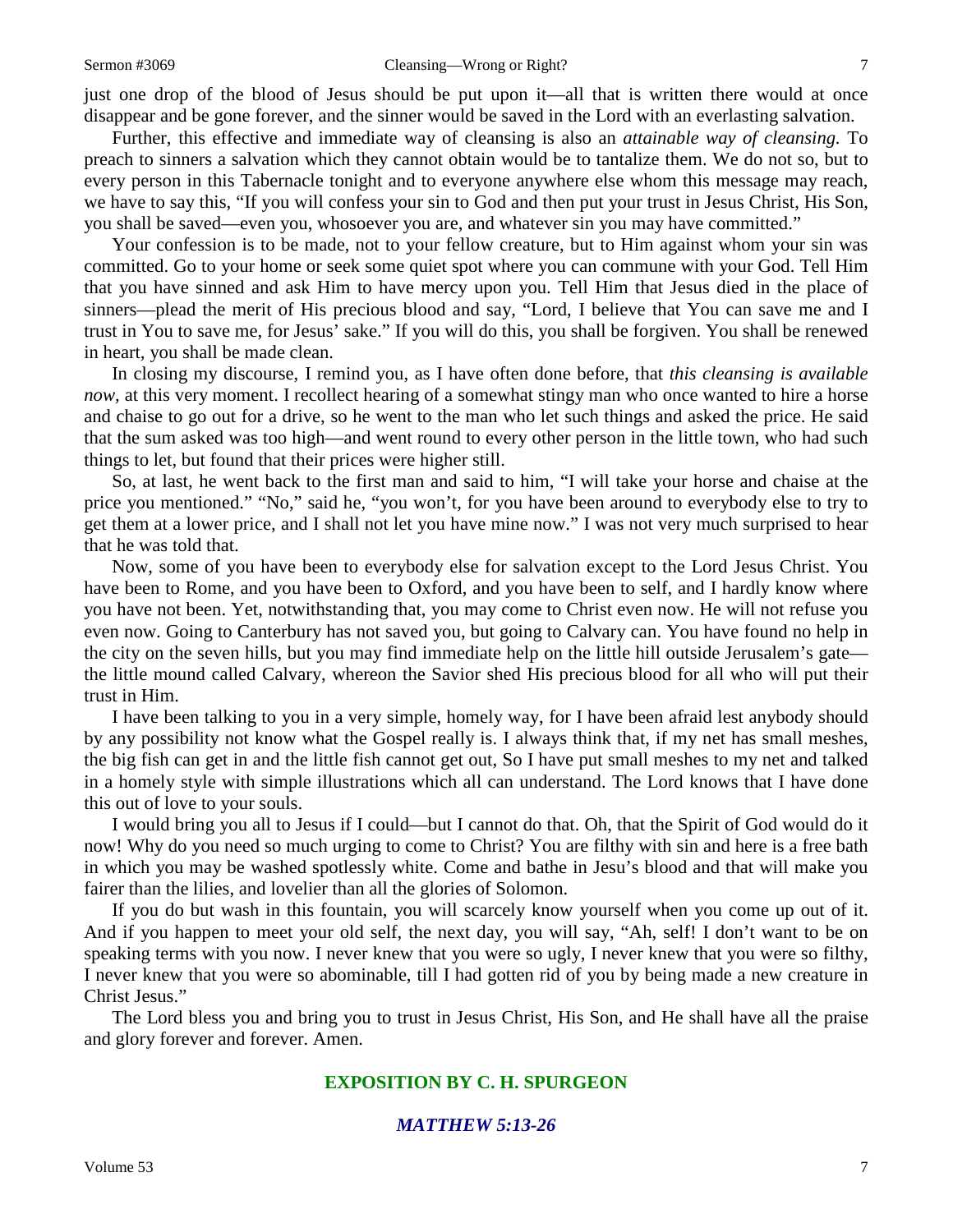#### **Verse 13.** *Ye are the salt of the earth:*

The earth would go putrid if there were no salt of grace to preserve it. So, dear friends, if God's grace is in you, there is a pungent savor about you which tends to preserve others from going as far into sin as otherwise they would have done. "Ye are the salt of the earth:"

**13.** *But if the salt have lost its savour, wherewith shall it be salted?*

If the God-given grace could be taken from you altogether, if you had no sanctifying power about you at all, what could be done with you? You would be like salt that has lost its savour.

**13.** *It is thenceforth good for nothing, but to be cast out, and to be trodden under foot of men.*

Mark this, then, either the saints must persevere to the end, or else the grace of God has done nothing for them effectually. If they do not continue to be saints and to exercise a saintly influence, there is no hope for them. There cannot be two new births for the same person. If the divine work has failed once, it will never be begun again. If they have really been saved, if they have been made the children of God, and if it be possible for them to lose the grace which they have received, they can never have it again. The Word of God is very emphatic upon that point—"If they shall fall away, it is impossible to renew them again unto repentance" Falling may be retrieved, but falling away never can be. [See Sermon #75, Volume 2—FINAL PERSEVERANCE]

There are countries where there is found salt from which the pungency has completely gone. It is an altogether useless article, and if there are men who ever did possess the grace of God*,* and who were truly God's people, if the divine life could go out of them, they would be in an utterly hopeless case. Perhaps there are no powers of evil in the world greater than apostate churches—who can calculate the influence for evil that the Church of Rome exercises in the world today?

**14.** *Ye the are light of the world.*

The Bible is not the light of the world, it is the light of the church. But the world does not read the Bible, the world reads Christians. "Ye are the light of the world."

**14.** *A city that is set on an hill cannot be hid.*

You Christians are like a city built upon a hilltop—you must be seen. As you will be seen, mind that you are worth seeing.

**15.** *Neither do men light a candle, and put it under a bushel, but on a candlestick; and it giveth light unto all that are in the house.*

God's intent is, first, to light you. And secondly, to put you in a conspicuous position, where men can see you.

**16.** *Let your light so shine before men, that they may see your good works, and glorify your Father which is in heaven.*

Let the light of your purity and your good works be as bright as possible, yet let not the light be to your own praise and glory, but let it be clearly seen that your good works are the result of sovereign grace, for which all the glory must be given to "your Father which is in heaven."

**17-18.** *Think not that I am come to destroy the law, or the prophets: I am not come to destroy, but to fulfill. For verily I say unto you, Till heaven and earth pass away, one jot or one tittle shall in no wise pass from the law, till all be fulfilled.*

See how the great Lord of the New Testament confirms the Old Testament? He has not come to set up a destructive criticism that will tear in pieces the Book of Deuteronomy, or cut out the very heart of the Psalms, or grind Ezekiel to powder between His own wheels. But Christ has come to establish yet more firmly than before all that was written aforetime and to make it stand fast as the everlasting hills.

**19.** *Whosoever therefore shall break one of these least commandments, and shall teach men so, he shall be called the least in the kingdom of heaven: but whosoever shall do and teach them, the same shall be called great in the kingdom of heaven.*

A true man may make mistakes and so he may teach men to violate some one or other of the divine commandments. If he does so, he shall not perish, for he was honest in his blunder. But he shall be